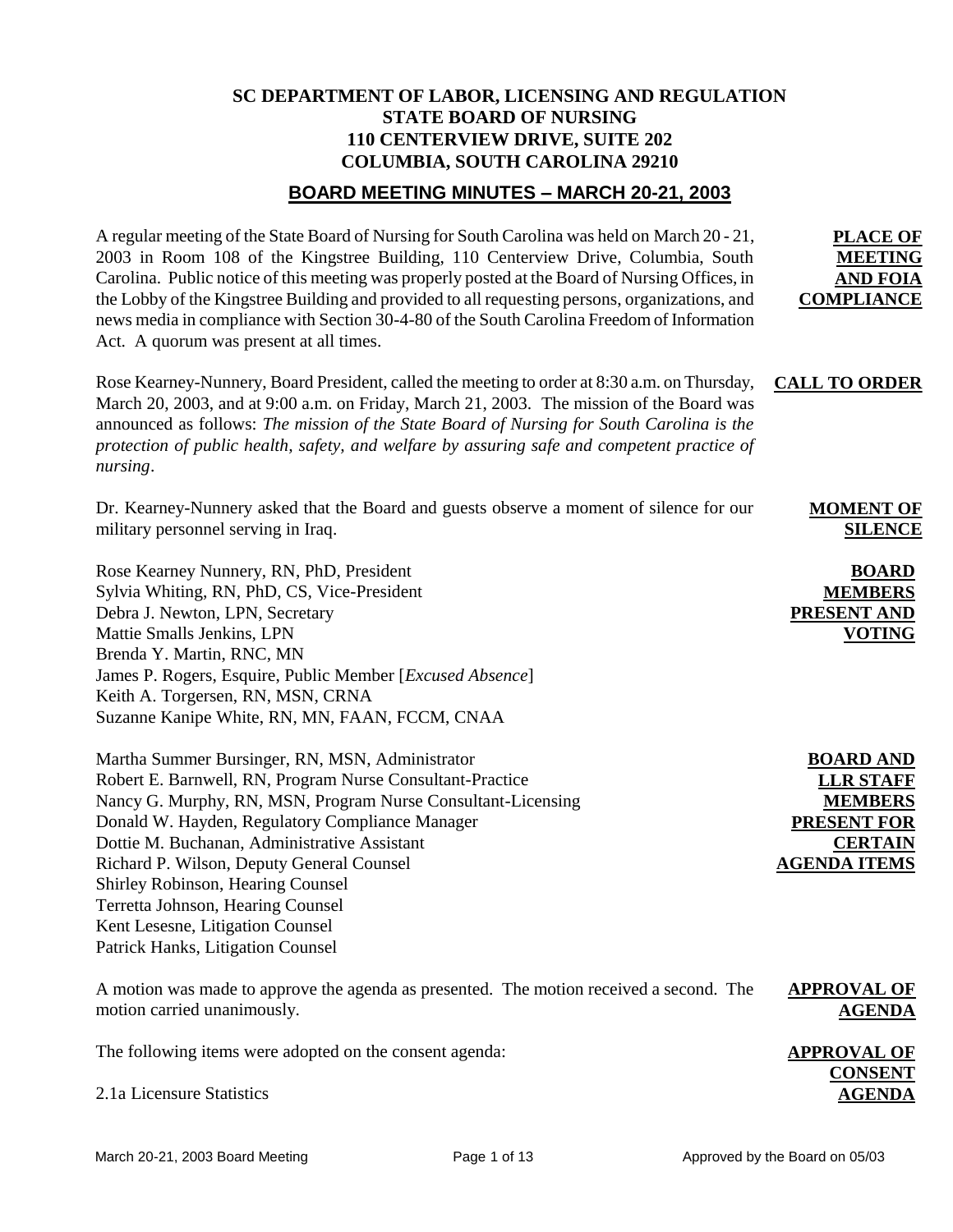- 2.3a For Information: Online Public Access to Nursys
- 5.1 Summary Statistics on Advanced Practice
- 5.2 Minutes of February 20, 2003 Nursing Practice and Standards Committee
- 5.3 Minutes of February 28, 2003 Advanced Practice Subcommittee Conference Call Meeting
- 5.4 Membership of Nursing Practice and Standards Committee and Advanced Practice Subcommittee
- 6.1 Unlicensed Practice (Not Appearing)
- 6.4 NCSBN Second Quarterly Discipline Networking Conference Call
- 6.5 Approval of February 6, 2003 Disciplinary Review Committee (DRC) Minutes
- 6.6 Compliance Statistics
- 6.7 Elder Abuse Council Ad Hoc Legislative Report
- 6.8 Approval of February 20, 2003 Investigative Review Committee (IRC)
- 7.1a For Approval: February 18, 2003 Advisory Committee on Nursing Minutes
- 7.5 For Information: US Army Practical Nurse Designator Change
- 7.6 For Information: Greenville Technical College RN Refresher Course
- 7.9 For Information: NCLEX Summary Statistics for 4<sup>th</sup> Quarter 2002
- 7.11 Waiting List Information Available From Nursing Program
- 8.1 For Ratification: Licensure Recommendations
- *8.2* For Information: Licensure Announcements
- *8.3* For Approval: 960 Hour Practice Requirement–Endorsement Applicants–Refresher Course

A motion was made to approve the Consent Agenda with the addition of item 6.8-Approval of February 20, 2003 Investigative Review Committee (IRC) and item 7.11-Waiting List Information Available From Nursing Program which were inadvertently left off the list but shown in the body of the agenda as consent items and the removal of items 7.1a-For Approval: February 18, 2003 Advisory Committee on Nursing Minutes and 8.1-For Ratification: Licensure Recommendations which were not available. The motion received a second. The motion carried unanimously.

A motion was made to defer approval of the minutes to the next meeting. The motion received a second. The motion carried unanimously.

#### **ADMINISTRATOR'S REPORT**

#### Licensure Update

Ms. Bursinger reported that more than 11,000 nurses renewed their licenses on-line this year. Licenses for those nurses renewing on-line were generally mailed within one to two business days of credit card confirmation. The Licensee Look Up on the Board's web site is updated within two business days allowing licensees and employers to verify that a renewal was processed. Ms. Bursinger reported that the Texas Board of Nursing has gone chiefly to on-line renewal. They send a reminder postcard only and send a paper renewal application only upon request.

#### Strategic Plan

Board staff is looking at ways to save money and increase efficiency. Staff is developing a strategic plan for the next five years. Divisional accountability reports are being utilized in reviewing workload and processes. The Department of Labor, Licensing and Regulation (LLR)

## **LICENSURE UPDATE**

**APPROVAL OF MINUTES**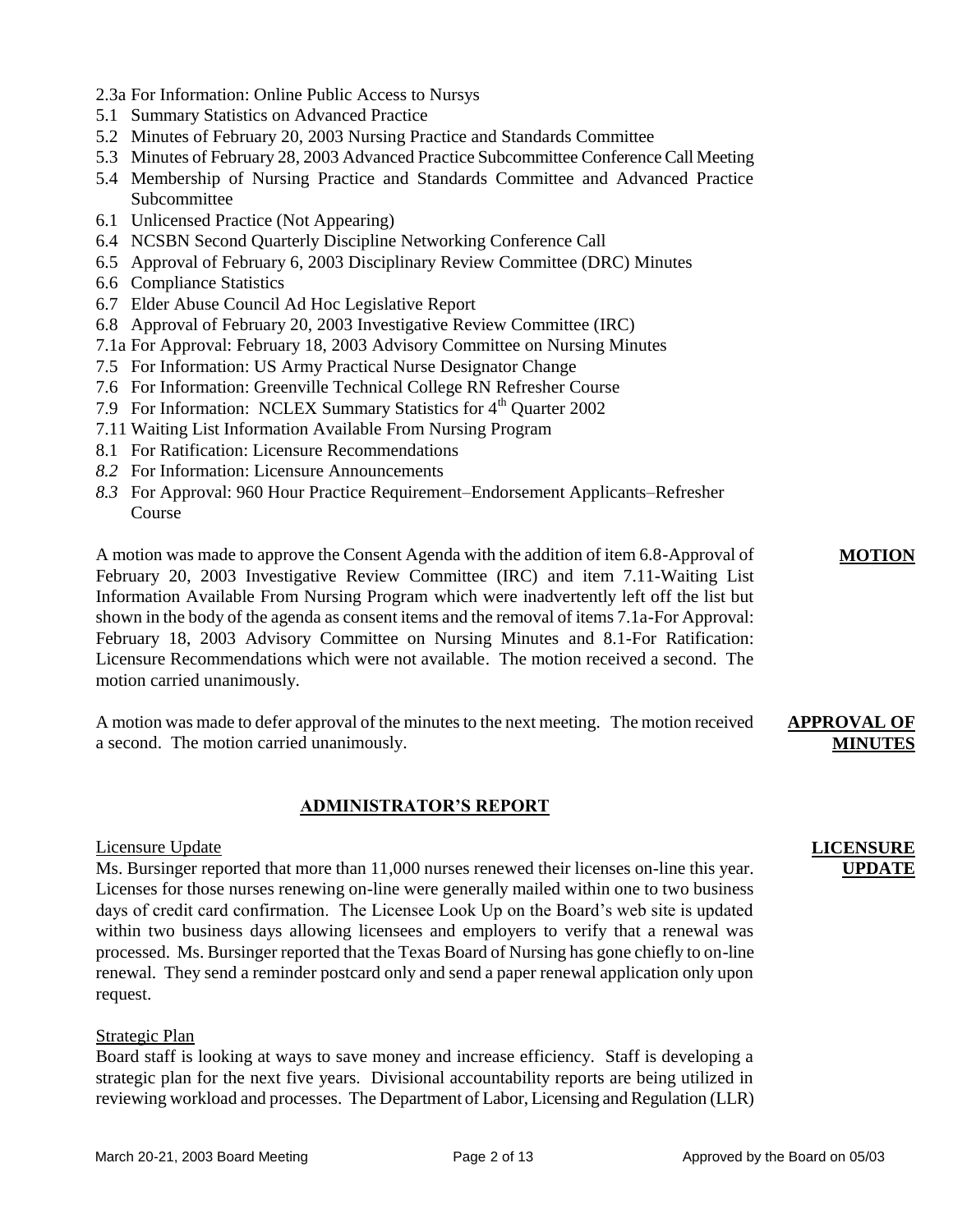Strategic Plan is in the process of being revised by the new administration. This information will be reviewed at the Board's Strategic Planning Meeting on May 28, 2003.

#### Staff News

The Program Nurse Consultant-Education position vacated by Pat Purvis was offered to an applicant who subsequently declined the position. The position remains posted and will be posted in publications that will reach potential applicants nation-wide.

#### Practitioner Remediation and Enhancement Partnership (PREP)

We expect a response later this week from a long-term care facility about their possible participation in the Practitioner Remediation and Enhancement Partnership (PREP). More meetings will be held with potential PREP participants when the nurse practice consultant for education position is filled.

#### H3154 – Diabetes Care Act

The Board is concerned about who will be providing or assisting with diabetes care and medication administration. Ms. Bursinger has spoken with Representatives Joe Brown and David Mack about these concerns.

## H3372 – Civil Law Suit Protection for Physicians, Optometrists, *Nurse Practitioners*, and Physician Assistants Who Prescribe FDA Approved Drugs

This bill would limit the funds awarded in a personal injury action suits. The bill is still in the House Judiciary Committee. Mr. Barnwell reported that there is similar legislation at the federal level that has passed the U.S. House and moved to the U.S. Senate.

#### Meeting with Representative David Mack

Ms. Bursinger reported that at his request, Alice Wyatt, Renatta Loquist, Ann Lee and she had met with Representative David J. Mack, III (Dist. 109, Charleston) to discuss the nursing shortage in South Carolina. Ms. Loquist provided statistics and information gathered by the South Carolina Colleagues in Caring project. They discussed the causes of the nursing shortage as well as possible ways to alleviate this problem. He asked questions about the school nurse to student ratio. Representative Mack asked that they meet again and would like more information on nurse retention. He is also interested in returning the 10% proviso to the Board to assist with eliminating the nursing shortage.

The National Council of State Boards of Nursing (NCSBN) Mid-Year Meeting is scheduled for next week in Savannah, Georgia. Leadership meetings on Tuesday, March 25, 2003 are for board presidents and directors only. Topics to be discussed at the March 26-27, 2003 meeting include: Nurse Licensure Compact, Practitioner Remediation and Enhancement Partnership (PREP), VUE (testing service), criminal background checks, foreign nurse licensure, and the Institute of Medicine's most recent report, which includes information on continued competency for health care professionals.

### **PRESIDENT'S REPORT**

The Board reviewed a draft of changes to the current Bylaws. The bylaws will be revised to **BOARD BYLAWS**reflect the changes in section numbers in the revised Nurse Practice Act (NPA). The Board also discussed their current mission statement and purpose. Ms. McClain said she would

**NATIONAL COUNCIL OF STATE BOARDS OF NURSING (NCSBN)**

**SPECIAL PROJECTS**

## **LEGISLATIVE UPDATE**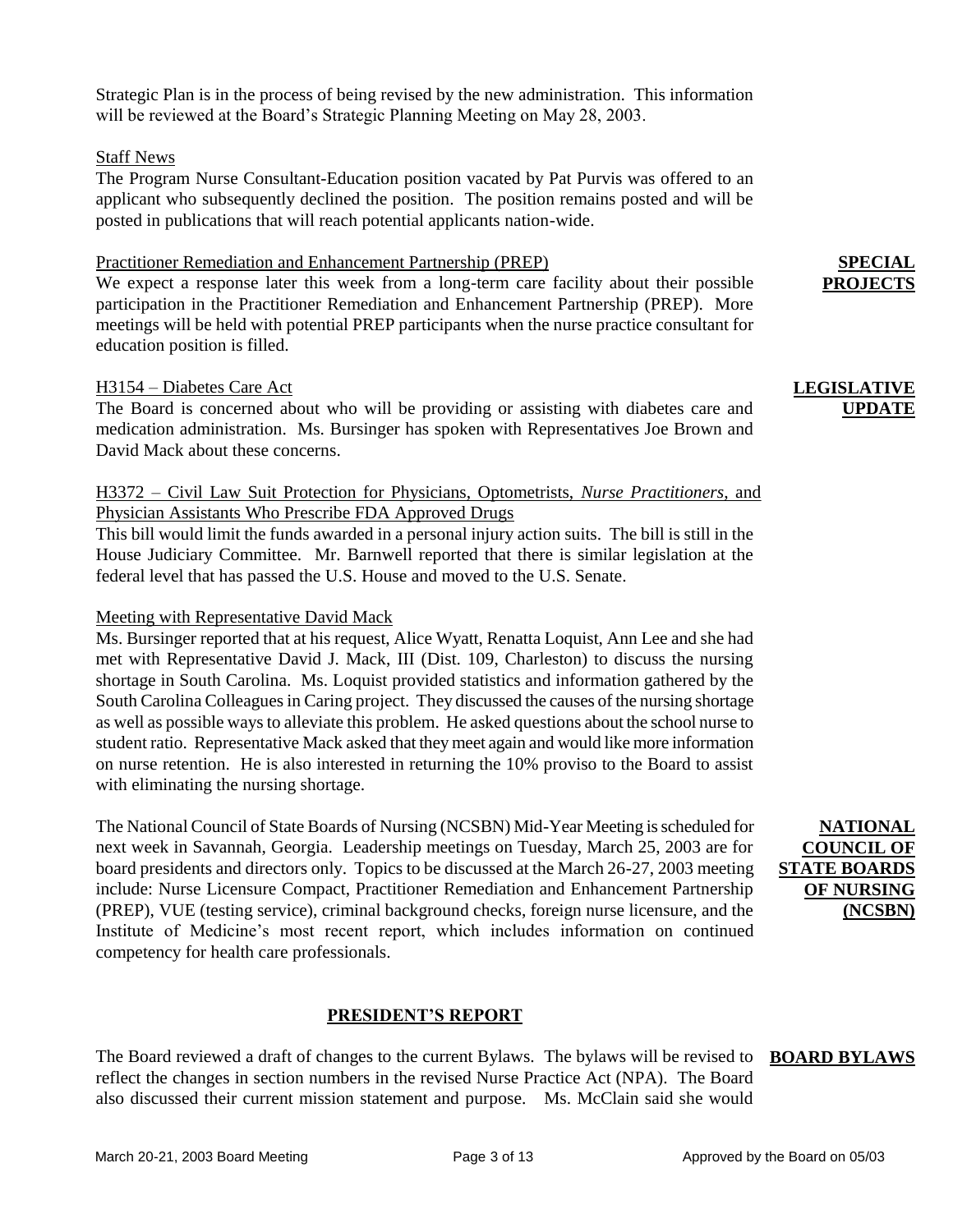review the current information and make recommendations for the Board's review and approval at the Board Strategic Planning Retreat on May 28, 2003.

The Board reviewed comments received at the Public Meetings on the revisions to the Nurse Practice Act (NPA), which were held in January and February 2003 in Columbia, Greenville, Florence and Charleston.

Comments from licensees and the public were generally in the areas of:

- 1) Advanced practice registered nurse (APRN) There was support for APRN licensure versus official recognition,
- 2) Expanded prescriptive authority for APRNs to include Schedules III through V. Mr. Wilson spoke with Mr. Kozloski, general counsel with the S.C. Medical Association who stated that there was not much opposition to this schedule expansion.
- 3) Discipline Employers felt the time period for reporting misconduct or incapacities described in §40-33-110 should be changed from 10 to 15 or more business days to allow more time to complete their investigation and for employee grievance procedures. It was explained that a Board investigation could take place at the same time. The Board has the authority to issue an immediate license suspension to protect the public. There must be reasonable grounds such as arriving at work impaired to issue an immediate suspension.
- 4) Biennial renewal There was support for biennial renewal; however there were concerns about the loss of important data used by employers, schools, etc. It was requested that all nurses be renewed at the same time every other year so statistics would be measured in the same time frame for all license types (LPN, RN and APRN). Random audits of continued competency information would occur in the years licenses were not being renewed.
- 5) Fees There were questions about fees not being specified in the NPA. A base fee schedule will possibly be included in the NPA; however, the Engine Act allows for fee changes to support the program.
- 6) Continued Competency –There was support for multiple options for proving continued competency instead of the current 960 practice hours in five-year requirement. It was asked that continuing education not be limited to the nurse's current practice area to allow nurses to educate themselves and move to other practice areas.
- 7) Education- There were concerns about the Board prescribing curricula. Public meeting participants felt that education programs should be responsible for what they teach students. Public meeting participants would like to see less "micromanagement" of the nursing education programs by the Board. There is duplication of efforts between the Board, S.C. Commission on Higher Education and the accreditation processes.

Mr. Hayden asked that the Board review the disciplinary action process. He suggested that the Investigative Review Committee (IRC), which is an agent of the Board, would propose a recommendation to the licensee. If the licensee agrees to the recommendation forward that signed agreement to the Board President for approval and signature. If the nurse declined the IRC recommendation, the process would go forward as it does currently. This would allow cases to be processed without the delay of waiting for the next board meeting. The IRC would be able to move 90% of the cases forward quickly. There was concern about this being a possible burden on the Board President. It was suggested that a Board Member Panel be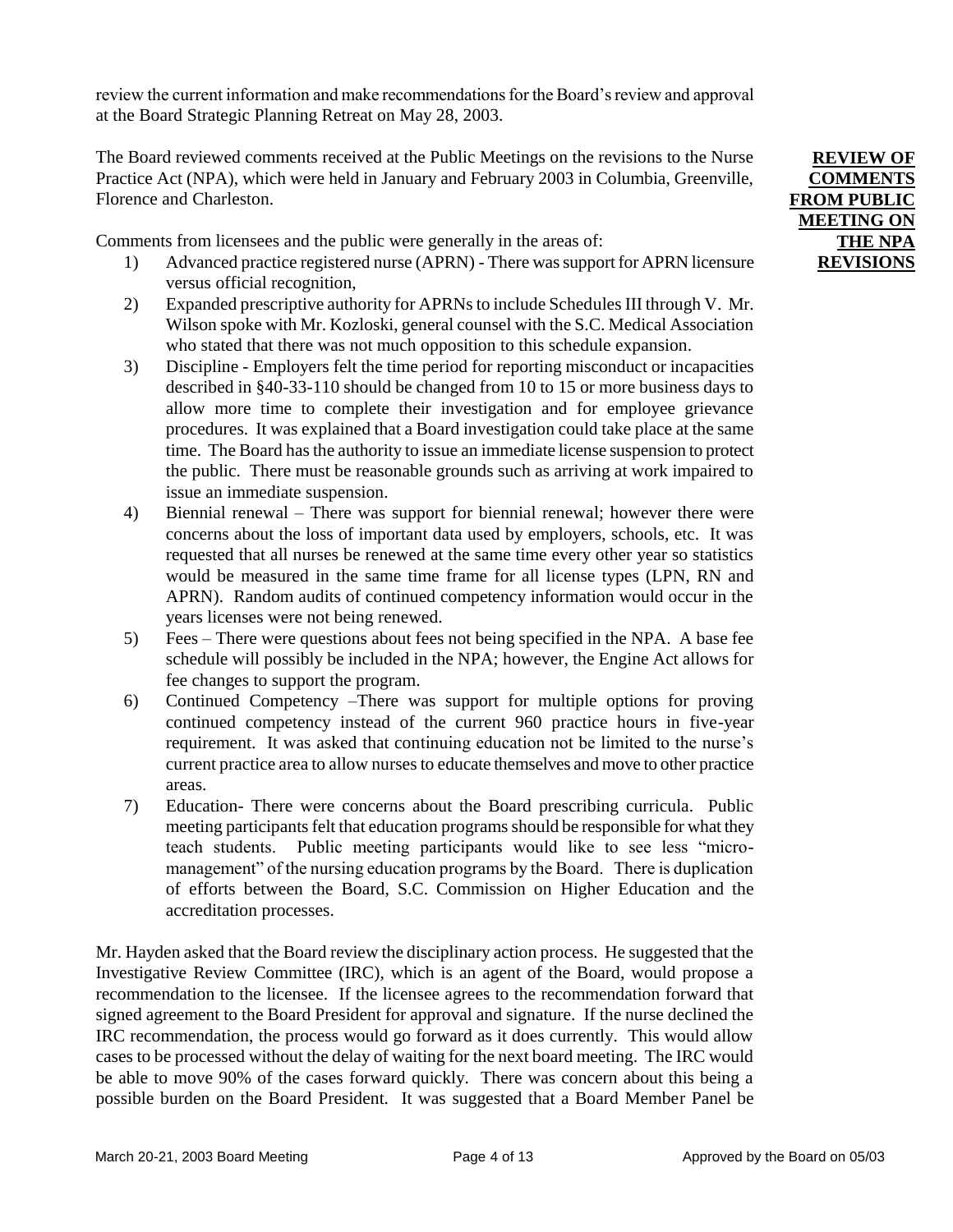considered. The possibility of the case moving on to the full board with members needing to recuse themselves may cause problems with a quorum. This proposal will be added to the agenda for the Board retreat.

#### **REPORTS/UPDATES**

The Board reviewed a written report from the Recovering Professionals Program (RPP). This report contained comparative data from past years and to other licensing boards also participating in the program. The Board would like to have a representative from RPP appear at the May 2003 meeting and discuss the financial side of the program. It was suggested that if the legislature would return the funds from the 10% proviso, this money could fund the RPP without charging the \$7.00 assessment to our licensees. The legislature is very hesitant to return these funds especially during the budget crisis our state is currently facing. Ms. Bursinger reported that several bills have been introduced which would eliminate the Department of Alcohol and Other Drug Abuse Services (DAODAS). One bill would move these services to the Department of Health and Human Services (DHHS). There is also a possibility that the RPP portion of DAODAS would be moved to the Department of Labor, Licensing and Regulation (LLR).

The Board composition and powers were discussed. All language concerning Board membership and its powers were revised and put into one section to provide more clarity.

A motion was made that the practice act and by laws will state that terms of board officers will begin on January 1 following the November meeting in which they were elected. The motion received a second. The motion carried unanimously.

The phrase "or other authorized licensed provider" was added after "... in accordance with the orders of a license physician, dentist, "to the definition of administration of medication in §40- 33-20(4). The requirement of a master's degree was added to all definitions of advanced practice registered nurses (APRN).

On Friday, March 21, 2003, the Board continued discussion of the Nurse Practice Act (NPA.) Section 40-33-31 (F) states that a registered nurse (RN) must place that license on inactive upon receipt of an APRN license. The APRN may still practice as an RN. It was requested that this language be revised to say the license will be placed on inactive status.

The Board approved the concept of the National Council of State Boards of Nursing (NCSBN) Multi-State Nurse Licensure Compact (Compact) at the July 2002 board meeting. At the November 2002 board meeting, James Walker, Vice-President of the South Carolina Hospital Association (SCHA), offered to develop draft Compact language for the Board's review. Mr. Walker reported the language was now ready for Board review and approval. A conference call board meeting will be scheduled for April to make a decision on this language. The Board reviewed the information; however, no decisions were made at this meeting

Stephanie Burgess reviewed the synopsis of changes to the advanced practice registered nurse (APRN) draft which will be a separate initiative and filed in the future as a new article to the Nurse Practice Act (NPA). No changes have been made to the supervision language. References to "collaboration" are those that are already in the NPA. The word "protocols" has

#### **MOTION**

**RPP**

#### **APRN UPDATE**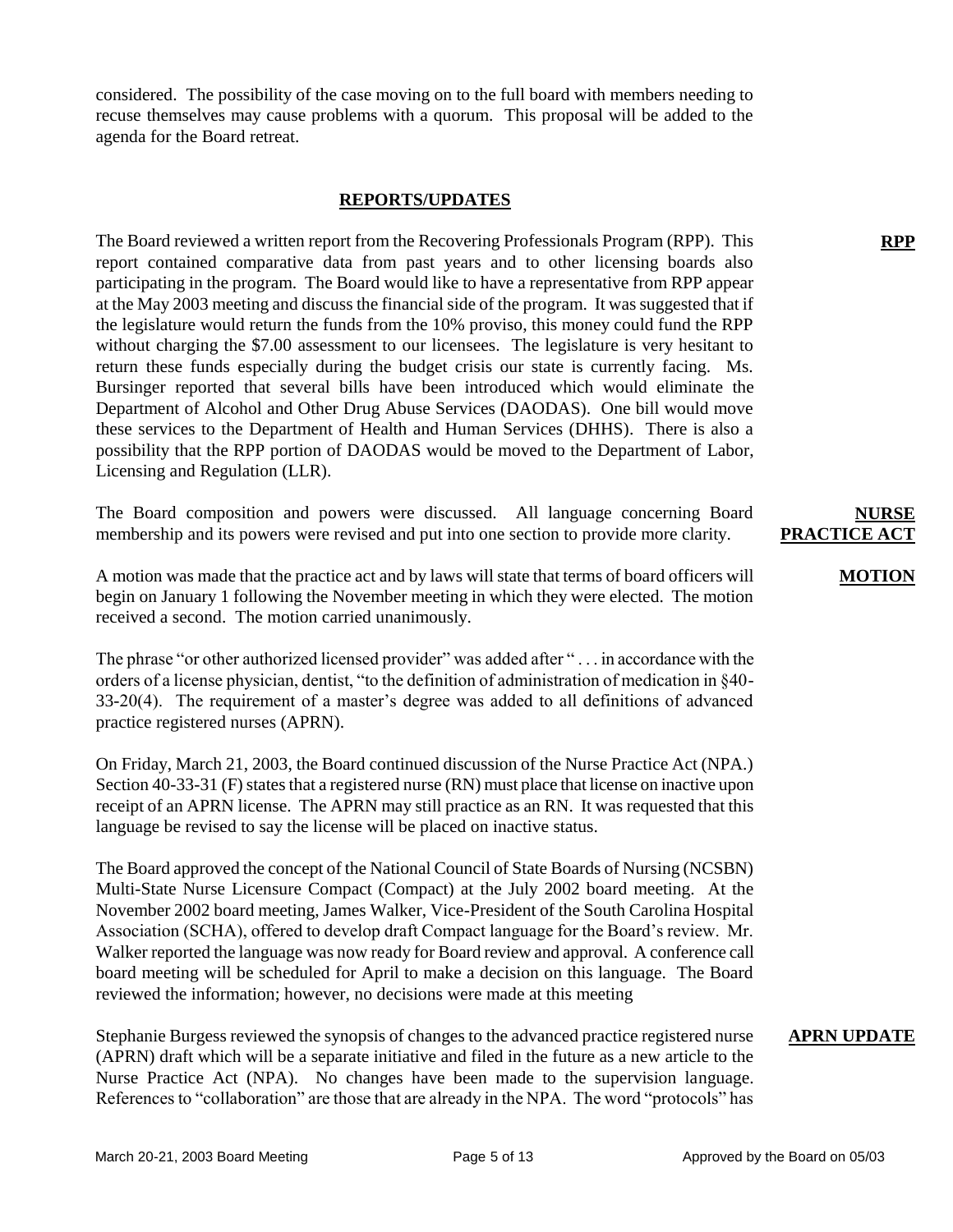been replaced with "written scope of practice guidelines" that would be developed by the APRN and the physician. The term "delegated acts" has not been changed. Anesthesiologists are opposing "collaboration" with certified registered nurse anesthetists (CRNA). There had been some concern by physicians about the disciplinary actions against an APRN with prescriptive authority. The NPA says that any unlawful acts or incompetence by any level of licensee will be disciplined.

## **PROGRAM NURSE CONSULTANT – PRACTICE**

Carolynne Fekete is a registered nurse with a lapsed South Carolina license. Ms. Fekete has not practiced nursing in the past five years. Ms. Fekete has completed an 80 hours refresher course in Tennessee, which included 40 hours of theory and 40 hours of clinical experience approved by the Tennessee Board of Nursing. Regulation 91-22 requires a 160 hours refresher course with 80 hours of theory and 80 hours of clinical experience approved by the South Carolina Board of Nursing. Ms. Fekete was notified that she would need to take a 160 hours refresher course from a program approved by the Board. Southern Adventist University School of Nursing has agreed to provide Ms. Fekete with an additional 40 hours of theory and 40 hours of clinical experience to meet South Carolina requirements and has submitted a plan for the additional 80 hours.

A motion was made to accept the South Adventist University School of Nursing plan for an additional 80 hours for her refresher course for reinstatement of her license. The motion received a second. The motion carried unanimously.

Nurses with lapsed licenses who are required to either complete a refresher course or take and pass the National Council Licensure Examination (NCLEX) contact the Board regularly inquiring about refresher courses offered by programs other than those approved by the Board. Rather than bringing these cases to the Board, staff asks for approval for the Administrator and Program Nurse Consultant to review and approve courses which meet the minimum 160 hours (80 hours didactic theory and 80 hours clinical experience) and have a sound educational plan. The nurse would maintain the right to appeal any decision made by the Administrator.

A motion was made to authorize the Board Administrator with input from the nurse consultant to approve refresher courses from other states that are equivalent to those approved by the Board. The motion received a second. The motion carried unanimously.

There were questions about preceptors in facilities for those working on a temporary permit while completing the clinical portion of their refresher course. A temporary permit is issued specific to the facility where the nurse is receiving his or her clinical experience. The clinical preceptors are registered nurses on staff at the facility. The refresher course nurses' level of skills vary depending on how long the nurse has been out of practice. Schools and preceptors need to communicate the level of supervision needed and what skills need to be observed. The Board asked for a report at the May meeting from the three Board approved refresher courses.

At their February 28, 2003 Conference Call meeting, the Advanced Practice Subcommittee **APRN COMPACT** reviewed the Advanced Practice Registered Nurse (APRN) Compact. The Subcommittee recommends that the Board "abstain from admitting APRN as part or consideration of the compact licensure at this point until there is further clarification on some of the terminology and

**APPEAL OF DECISION ON EXCEPTION REQUEST FOR REFRESHER COURSE**

**MOTION**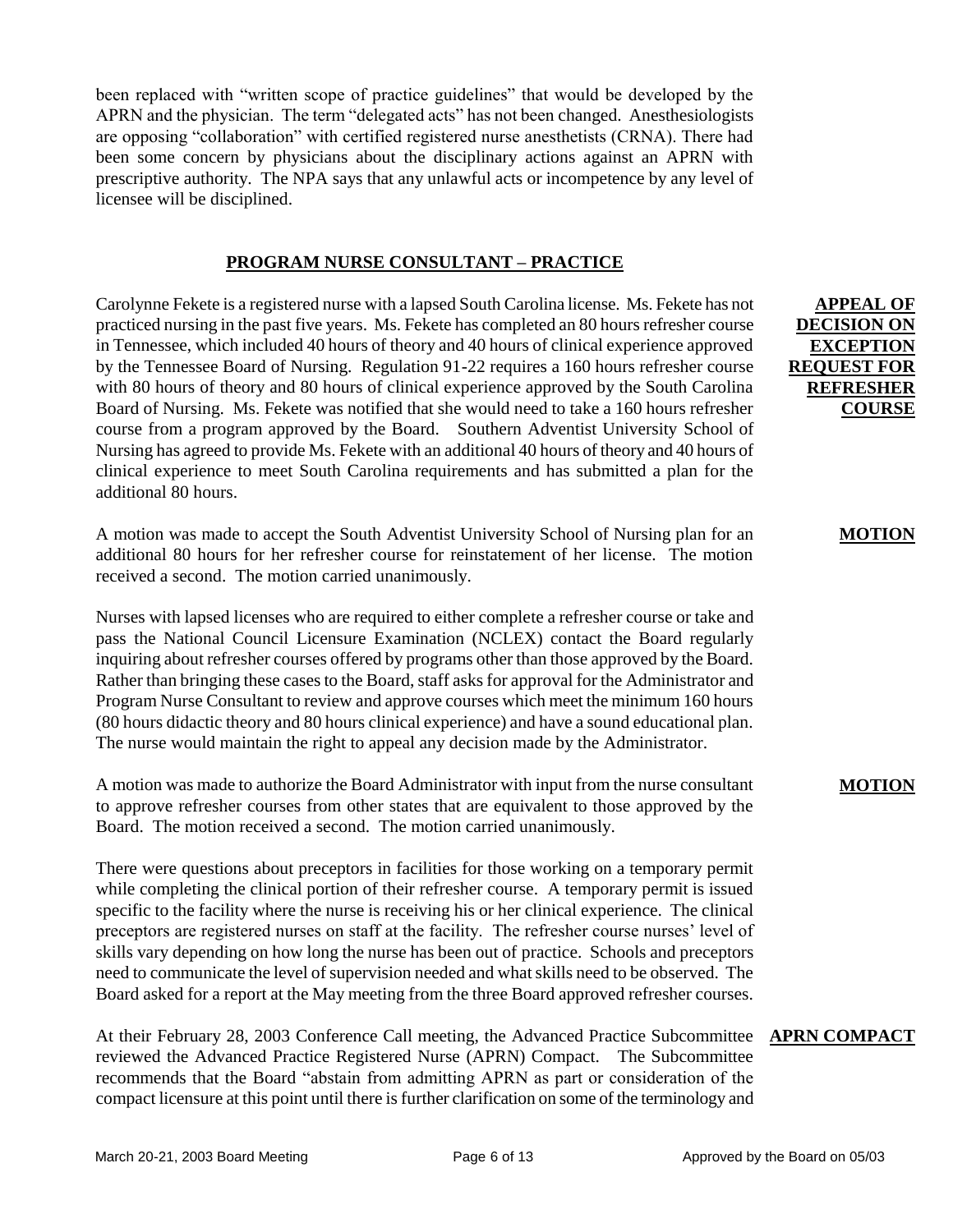language used and how it will affect our practice."

Also, at their February 28, 2003 meeting, the Advanced Practice Subcommittee reviewed certified registered nurse anesthetist (CRNA) educational programs and expected graduate skill competencies with invasive monitoring lines, to include but not limited to Swan-Ganz, epidural, pulmonary arterial lines and central venous pressure lines. The Subcommittee recommends that the Board acknowledge "that it is within the scope of practice of the CRNA to insert invasive monitoring lines including but not limited to central venous lines and placement of pulmonary artery catheters as described in the national organization's (AANA) standards and when included in the CRNA's guidelines for practice in accordance with Section 91-6(i) of the State Board of Nursing regulations."

A motion was made to direct the Advanced Practice Subcommittee of the Nursing Practice and Standards Committee to develop an advisory opinion recognizing that it is within the scope of practice of the CRNA to insert invasive monitoring lines for presentation at the May 2003 meeting. The motion received a second. The motion carried unanimously.

The Board discussed the LLR Office of General Counsel's March 10, 2003 legal opinion regarding Scope of Practice for Anesthesiologist's Assistants. The conclusions of this opinion state that according to the S.C. Anesthesiologist's Assistants Practice Act, an unlicensed student participating in an anesthesiologist's assistant educational program or a graduate of such program, who has not yet achieved licensure as an anesthesiologist's assistant in this state, may not practice under the supervision of an anesthesiologist. It further states, that a CRNA or other practitioner is not authorized to provide supervision of a licensed anesthesiologist's assistant. Only an anesthesiologist may supervise an anesthesiologist's assistant.

Cathy Young-Jones, Chair of the State School Nursing Advisory Committee presented to the Board's School Nurse Task Force a proposal for a new advisory opinion regarding school nurses training, determining competency and overseeing unlicensed school personnel in providing health care to students. This proposal was then submitted to the Nursing Practice and Standards Committee (NPSC) for their review. This is a very significant advisory opinion as it opens unlicensed assistive personnel (UAP) issues in school settings by personnel with no background to make clinical judgment. This proposed advisory opinion would specify that it is within the scope of practice of a registered nurse (RN) practicing in a school setting to select, train, determine competency, and provide indirect oversight of unlicensed school personnel to: 1) provide emergency medications via topical, oral, gastrostomy tube, inhaled, rectal, intramuscular and subcutaneous; provide routine and/or as need medications; 3) provide intermittent urethral catheterization procedures; 4) gastrostomy tube feedings; and 5) provide oral and tracheostomy suctioning. These tasks would be provided with the consent and involvement of a student's parent/legal guardian and prescription or authorized standing health care provider's order. Direct oversight is defined as availability of the RN via telecommunications devices. The Board was pleased to see that parents would be involved in this decision. There were concerns about who would assess the need for medications. This assessment requires judgment. Ms. Young-Jones explained that administration of emergency medication is a critical problem in our schools. There are more at-risk studentsin public schools than ever before. There is not a nurse in every school. There needs to be someone who is trained to administer emergency medications that may possibly save a student's life. There would be a student specific physician's order on file with the school. School nurses work with the principal, parents and teachers. Each district is autonomous and makes decisions about

**CRNA** 

## **MOTION**

## **SCHOOL NURSI POSITIO STATEMENT**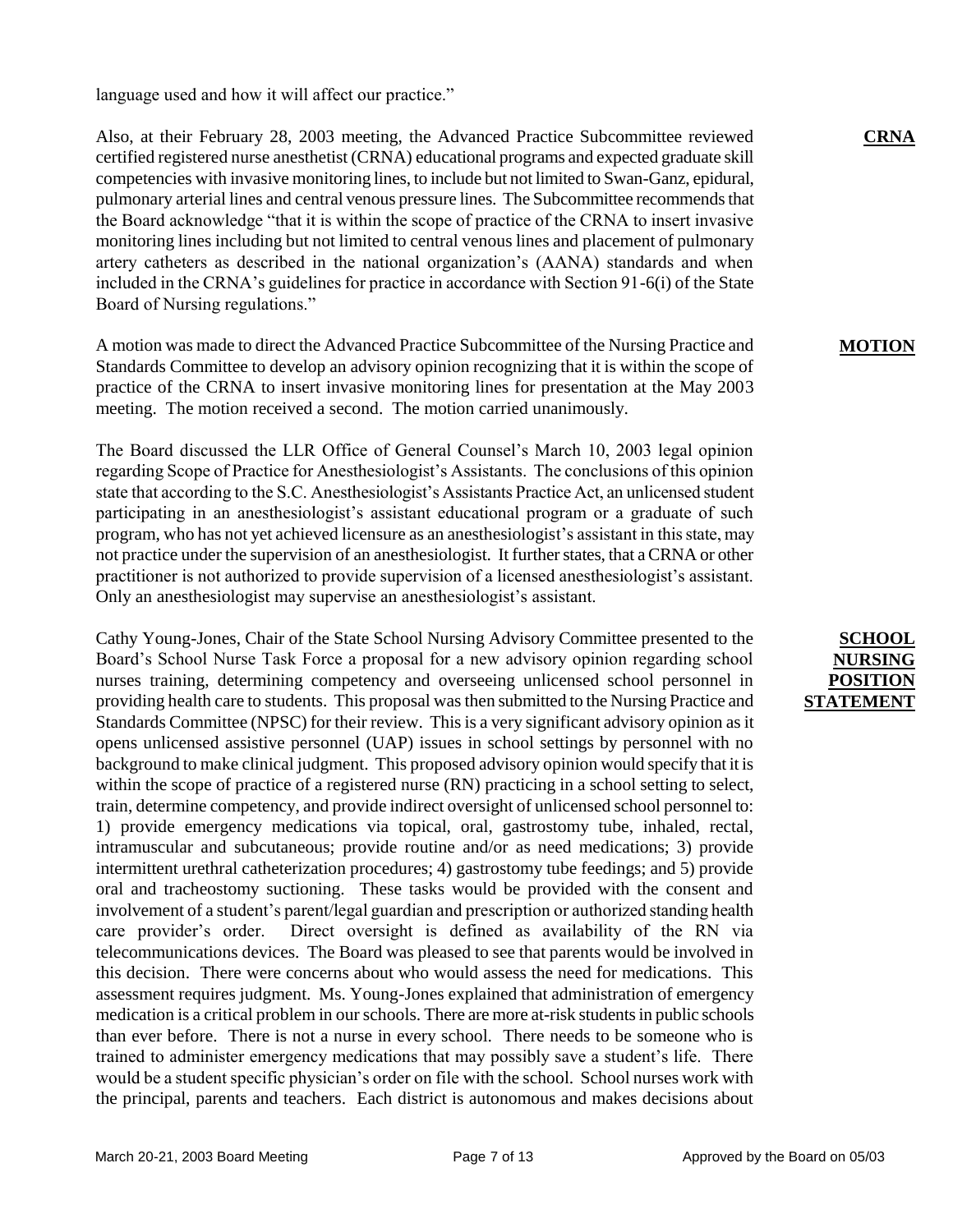nurses in their schools. Currently, the principal selects who will assist with medication administration. It is felt that someone with a healthcare background should make that choice. Nurses do not go on field trips with students to administer emergency care and emergency personnel may arrive too late to save a child's life. There is also danger in providing inappropriate care. An advisory opinion must be written carefully as this may open the door for other UAPs to provide similar care. Emergency care is protected under the "Good Samaritan" law. This proposed advisory opinion goes beyond emergency care and includes routine medications and care. The Diabetes Care Act has drawn a lot of attention to this issue. School administrators and teachers are speaking out in favor of school nurses.

A motion was made to refer the proposed advisory opinion on registered nurse selection, training, competency determinations, and indirect oversight of unlicensed school personnel to the Advisory Committee on Nursing for review and recommendations. The motion received a second. The motion carried unanimously.

Legal and Board staff are drafting a policy regarding civil penalties for nurses providing incomplete or inaccurate information to the Board. This policy will be especially necessary as random audits are performed requiring documentation for information given on renewal forms for licensed practical nurses, registered nurses, and advanced practice nurses.

The following new and revised advisory opinions were recommended by the Nursing Practice and Standards Committee:

Advisory Opinion #3 regarding the role and scope of responsibilities of a registered nurse (RN) and licensed practical nurse (LPN) to pronounce death in a health care institution or in a home. A revision was made to modify wording on the RN representing the health care institution or agency and to declare that it is not within the scope of practice for the LPN to pronounce death.

A motion was made to approve Advisory Opinion #3 with the recommended revisions as presented. The motion received a second. The motion carried unanimously.

Advisory Opinion #6 regarding the role and scope of the licensed nurse to perform procedures related to permanent gastrostomy and jejunostomy tubes. The revision replaces Advisory Opinions #6a and #6b relating to RN and LPN practice respectively. The recommended combined advisory differentiates RN and LPN scope of practice by 1) referring to the Nursing Management of Invasive Devices Chart, Gastrointestinal System, and 2) requiring that the LPN must be under the supervision of a the RN who is on site or available on call. The Gastrointestinal System Chart was also totally reviewed and revised.

A motion was made to approve Advisory Opinion #6 combining former Advisory Opinions #6a and #6b as presented. The motion received a second. The motion carried unanimously.

Advisory Opinion #45 is a new recommended advisory opinion addressing scope of practice with suture mediated vascular hemostasis closure devices. The Committee reviewed the literature and met with Abbott Vascular representatives and licensed nurses from the community. The Committee found that the current state of these devices is not at a safety level where RNs should be deploying and recommends this advisory opinion state that it is not within the RN scope of practice, unless they are an advanced practice registered nurse (APRN), to deploy these devices. Advisory Opinion #38 already allows the RN to deploy extravascular

**MOTION**

## **PENALTIES FOR INCOMPLETE / INACCURATE INFORMATION**

## **NEW / REVISED ADVISORY OPINIONS**

### **MOTION**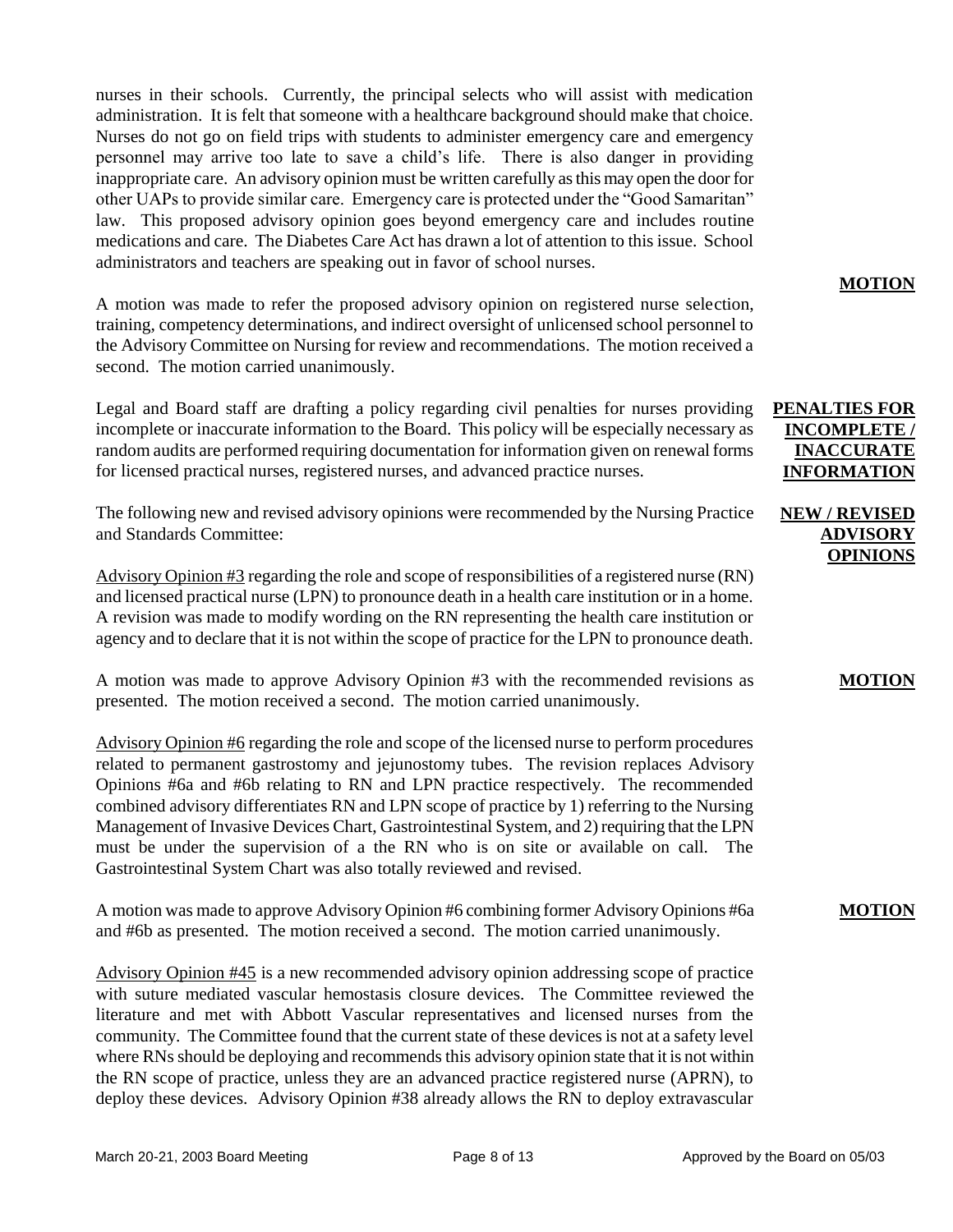collagen hemostasis devices, which are relatively safe and well-known procedures during recent years.

A motion was made to approve new Advisory Opinion #45 as presented. The motion received a second. The motion carried unanimously

A family nurse practitioner appeared before the Board to request a 90-day extension of her official recognition in order to comply with Board of Nursing regulations requiring advanced practice certification. On March 12, 2003, the Board was notified that Respondent had allowed her American Nurse Credentialing Center (ANCC) certification to expire on August 31, 2002. Staff took immediate action and placed Respondent's official recognition on inactive status. Staff notified Respondent to cease practice as a family nurse practitioner (FNP), provide a letter of explanation, provide a copy of current protocols, and appear before the Board. The Board reviewed Respondent's letter of explanation, current protocols, and current ANCC certification effective February 18, 2003. Respondent was not certified from September 1, 2002 through February 18, 2003.

A motion was made to go into executive session to receive legal counsel. The motion received a second. The motion carried unanimously **MOTION**

A motion was made to return to public session. The motion received a second. The motion carried unanimously **MOTION**

A motion was made to issue a private reprimand and \$1,000 civil penalty in accordance with Board policy. The motion received a second. The motion carried unanimously **MOTION**

## **REGULATORY COMPLIANCE MANAGER**

The Board reviewed cases and recommendations from the hearing panel. Respondents appeared before the Board.

6.2a - Although properly notified, Respondent did not appear to respond to questions from the Board and was not represented by counsel. Respondent's license lapsed on January 31, 2003. In their Conclusions of Law, the Panel found that Respondent was in violation of §40-33- 935(b) and (g) as well as Regulation  $91-19(c)(3)(f)$  and (g). The Panel recommended that Respondent's license be immediately suspended for an indefinite time period, that prior to reinstatement Respondent be evaluated by the Recovering Professionals Program (RPP), that RPP make a written recommendation to the Board addressing Respondent's ability to safely practice nursing, upon reinstatement Respondent be placed on probation for a period of time to be determined by the Board, that Respondent's practice be strictly limited to a specific setting and location approved in writing in advance by the Board and Respondent should not be approved to work in a home health environment, must be under the supervision of a registered nurse present on site at all times.

A motion was made to accept the Hearing Panel's Findings of Fact, Conclusions of Law and Recommendations of the Hearing Panel with the addition of no locum tenens work. The motion received a second. The motion carried unanimously.

**CERTIFIED PANEL REPORTS**

**MOTION**

**FNP** 

**REQUEST FOR EXTENSION –**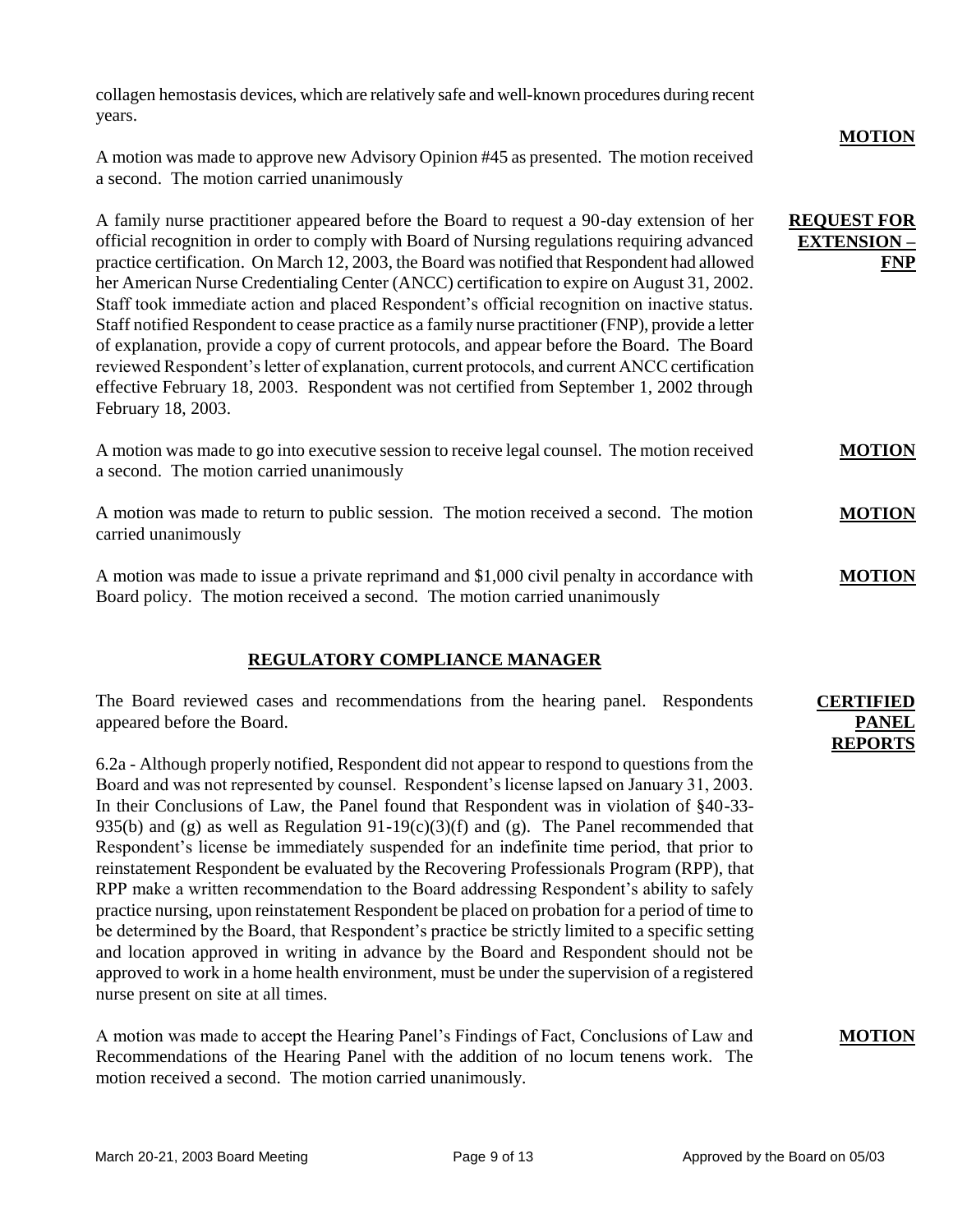6.2b - Although properly notified, Respondent did not appear to respond to questions from the Board and was not represented by counsel. Respondent's license lapsed on January 31, 2002. In their Conclusions of Law, the Panel found that Respondent was in violation of §40-33- 935(g) and Regulations 91-19 (c)(3)(b) and (i). The Panel recommended that prior to reinstatement of license, Respondent be required to complete a Legal Aspects of Nursing Workshop and Medication Course.

A motion was made to accept the Hearing Panel's Findings of Fact, Conclusions of Law and Recommendations of the Hearing Panel with the addition of one year probation upon reinstatement, working in a Board approved setting with no home health or locum tenens, under the supervision of a registered nurse present on site at all times and quarterly employer reports. The motion received a second. The motion carried unanimously.

6.2c - Respondent was properly notified and appeared with attorney Ray McClain to respond to questions from the Board. In their Conclusions of Law, the Panel found that Respondent was in violation of §40-33-935(g) and Regulations 91-19 (c)(3)(f) and (m). The Panel recommended that Respondent be issued a Private Reprimand.

A motion was made to accept the Hearing Panel's Findings of Fact, Conclusions of Law and Recommendations of the Hearing Panel. The motion received a second. The motion carried unanimously.

6.2d - Although properly notified, Respondent did not appear to respond to questions from the Board and was not represented by counsel. Notification was sent to last known address. Counsel reported that Respondent might be incarcerated at this time.

A motion was made to continue the case until proper hearing notification can be made. The motion received a second. The motion carried unanimously.

6.2e - Although properly notified, Respondent did not appear to respond to questions from the Board and was not represented by counsel. In their Conclusions of Law, the Panel found that Respondent was in violation of §40-33-935(g). The Panel recommended that Respondent's license continue in a suspended status, that suspension be stayed upon a positive written evaluation from the Recovering Professionals Program (RPP), upon reinstatement Respondent be placed on probation, Respondent's practice be strictly limited to a specific setting and location approved in writing in advance by the Board with on-site, on-shift registered nurse supervision, and quarterly employer reports.

A motion was made to accept the Hearing Panel's Findings of Fact, Conclusions of Law and Recommendations of the Hearing Panel. The motion received a second. The motion carried unanimously.

Mr. Hayden reported on a meeting he attended concerning the Health Insurance Portability and Accountability Act (HIPPA), which takes effect later this Spring. This act relates to information security and privacy. The Board of Nursing as a regulatory agency is exempt from these rules and still may subpoena documents for investigations and audits. The Family Education Rights and Privacy Act (FERPA) applies to student records. It is suggested that schools have their attorneys review this act.

**MOTION**

**MOTION**

**MOTION**

**MOTION**

**HIPPA**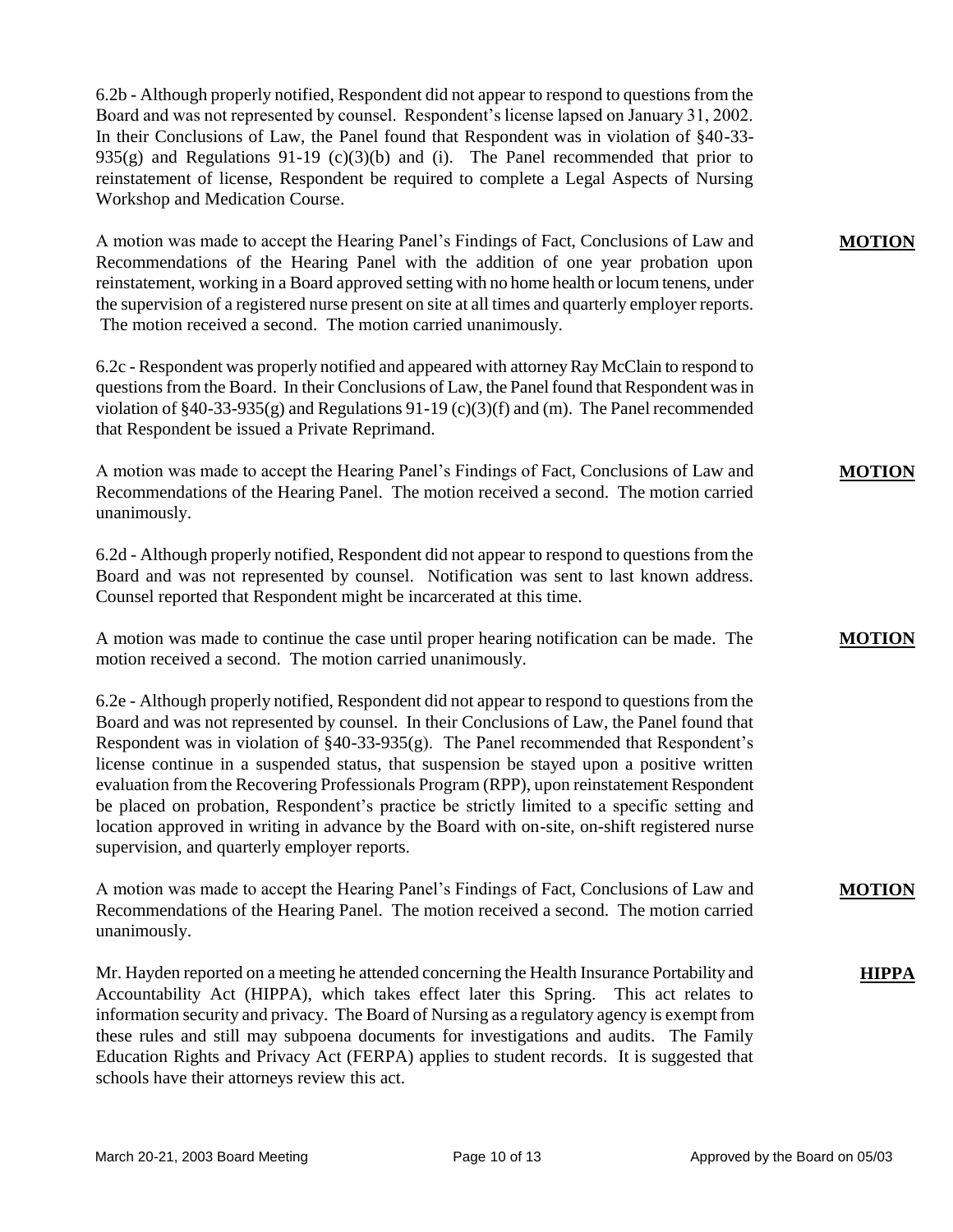## **NURSE CONSULTANT – EDUCATION**

The Advisory Committee on Nursing Emergency Preparedness Task Force met on February 18, 2003 just before the Advisory Committee on Nursing (ACON) meeting. In attendance were Carolyn James-American Red Cross, Jean Leuner-ACON Chair, Ann Lee-South Carolina Department of Health and Environmental Control (DHEC), James Walker- South Carolina Hospital Association (SCHA), Judy Thompson- South Carolina Nurses Association, and Martha Bursinger, Board Administrator. The Task Force reviewed ways to gather information for a disaster volunteer database. It was agreed that the Board of Nursing would be the best keeper of this information and would only be a collection point to provide the information to DHEC and other involved in the State Emergency Preparedness Plan. Volunteers for bioterrorism or mass destruction disasters will require special training. The volunteer question on the renewal form will be revised to include natural disaster as well as one of bioterrorism or mass destruction and requesting information on specialized training. This information will also be published in the SC Nurse and on the Board's web site.

The Board received a letter from Mary Jo Tone, Chairperson of the Associate Degree Nursing (ADN) Program at the University of South Carolina –Spartanburg notifying the Board of the closure of their ADN program. The final class will be admitted in January 2004 with that class graduating in December 2005. They are requesting that the ADN site survey scheduled for Spring 2003 be rescheduled to Fall 2004 or Spring 2005 to coincide with the site survey for their baccalaureate program.

A motion was made to approve the requested alteration of the Spring 2003 site survey visit for the associate degree nursing program to a combined site survey visit for both the associate degree and baccalaureate degree nursing programs. The motion received a second. The motion carried unanimously.

| Orangeburg Calhoun Technical College Associate Degree Nursing Program                 |
|---------------------------------------------------------------------------------------|
| The Board reviewed the survey report and program nurse consultant recommendations for |
| Orangeburg Calhoun Technical College ADN program conducted on March 29, 2000.         |

A motion was made to accept the program nurse consultant's recommendation to continue full approval for 5 years beginning in 2000 with the next survey to be scheduled for Spring 2005. The motion received a second. The motion carried unanimously.

Florence Darlington Technical College Associate Degree Nursing Program The Board reviewed the survey report and program nurse consultant recommendations for Florence Darlington Technical College ADN program conducted on October 22, 2001.

A motion was made to accept the program nurse consultant's recommendation to continue full approval for 5 years beginning in 2001 with the next survey to be scheduled for Fall 2006. The motion received a second. The motion carried unanimously.

Dr. Whiting recused herself from discussion and voting as a board member as she spoke on behalf of South Carolina State University (SCSU) as the Interim Chairperson of the SCSU Department of Nursing.

## **ACON EMERGEN PREPAREDNE TASK FORC**

## **USC-SPARTANBURG**

### **MOTION**

# **SITE SURVEYS**

### **MOTION**

## **MOTION**

# **SOUTH CAROLI STATE UNIVERSITY**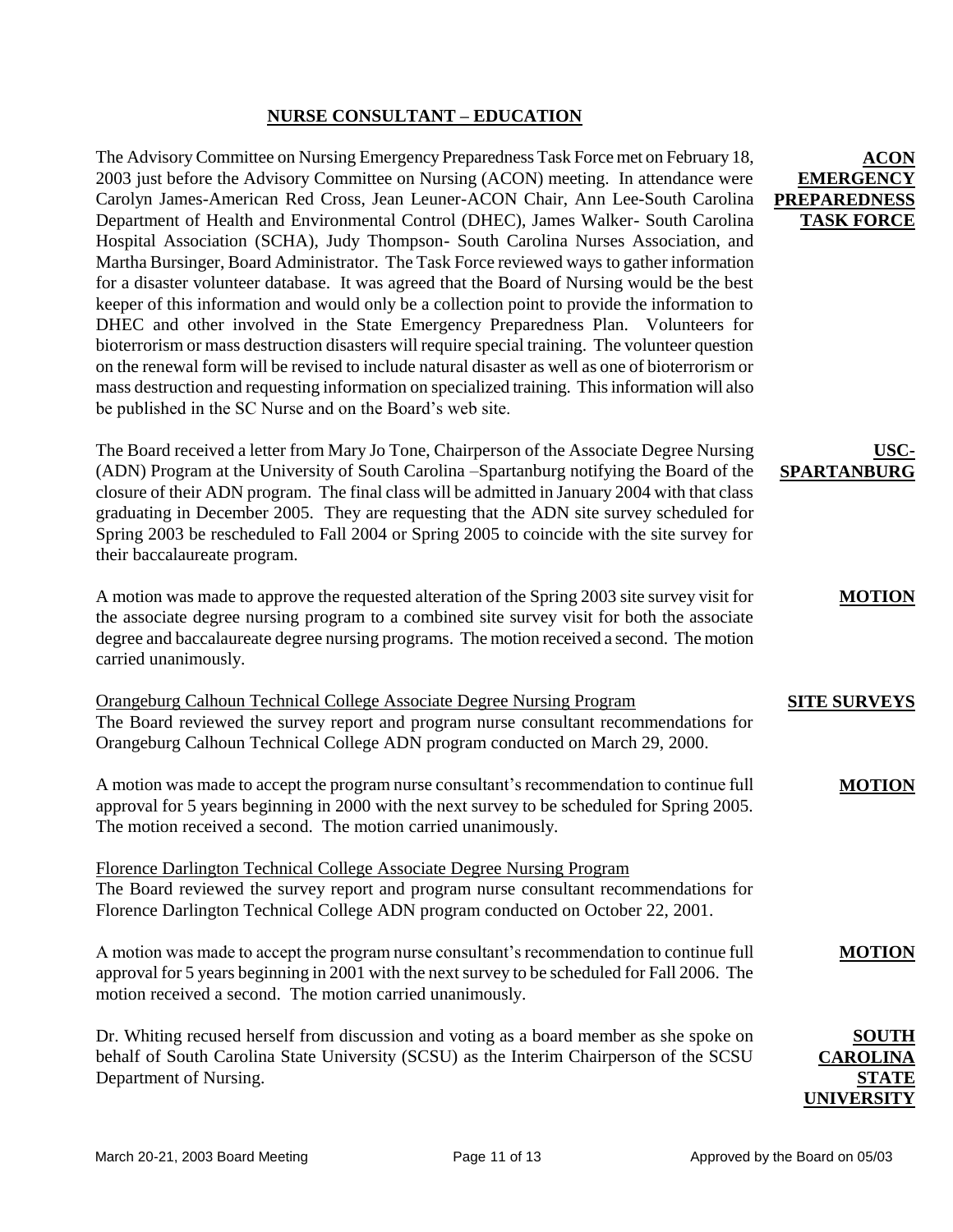At their January 30, 2003 meeting, the Board approved the phasing out of the current nursing education program of study and for voluntary closure of that program. The Board also waived the 18-month development period for the new program and asked that the new curriculum be presented for Board review and approval to meet the six-month approval period. Dr. Whiting submitted the new curriculum plan for Board review and approval. The Board received letters of support from the clinical facilities in the SCSU community. SCSU has asked for a Commission on Collegiate Nursing Education (CCNE) accreditation visit for Fall 2003. There are currently 26 seniors with 10 in the accelerated group, 28 juniors, although there may be some attrition, and 13 sophomores. Approximately 20 students have expressed an interest applying to enter the nursing program.

The Board reviewed the need for this program in the SCSU community. There will be nursing positions for SCSU graduates. Program resources and budgetary requirements were evaluated. There is support from the university, the community and affiliating agencies.

A motion was made to approve the new South Carolina State University- College of Nursing baccalaureate curriculum beginning in Fall 2003 for an entering class of 20-30 students. The motion received a second. The motion carried unanimously.

Ms. Bursinger submitted a proposal that the Board retain initial approval of all nursing education programs and continue site surveys for non-accredited programs; however, to accept annual reports, NCLEX passing rates and no substantiated complaints for continued approval of accredited nursing education programs. The annual report would also include placement of graduates, continuation of education, faculty turnover and financial resources. This proposal has been reviewed and approved by the Department of Labor, Licensing and Regulation (LLR).

A motion was made for staff to send the proposed letter as revised with the President's approval to all deans and directors implementing the proposal to accept annual reports from accredited nursing education programs in good standing. The motion received a second. The motion carried unanimously.

Becky King appeared before the Board to request approval for Piedmont Technical College to expand their practical nurse education program to the college's Laurens County facility. The Board has received many endorsements supporting this expansion from the community. The same curriculum will be used at both sites. Nursing hours will drop from 33 to 31 with the deletion of Nursing of the Elderly, review course and cardiopulmonary resuscitation (CPR), which is now a prerequisite course. General education hours will increase by 3 credits with an overall loss of 4 credits. The faculty has reviewed course content and reduced duplication of information in the courses.

A motion was made to approve the expansion of the Piedmont Technical College Practical Nurse program to an alternate site in Laurens County and the curriculum change from 51 to 47 credits. The motion received a second. The motion carried unanimously.

### **Friday, March 21, 2002**

A registered nurse endorsement applicant who had reported disciplinary action in another state appeared before the Board to answer questions. The applicant was properly notified.

**MOTION**

**NURSING EDUCATION PROGRAMS**

**MOTION**

**PIEDMONT TECHNICAL COLLEGE – EXPANSION OF PROGRAM**

**MOTION**

**PROPOSAL FOR**